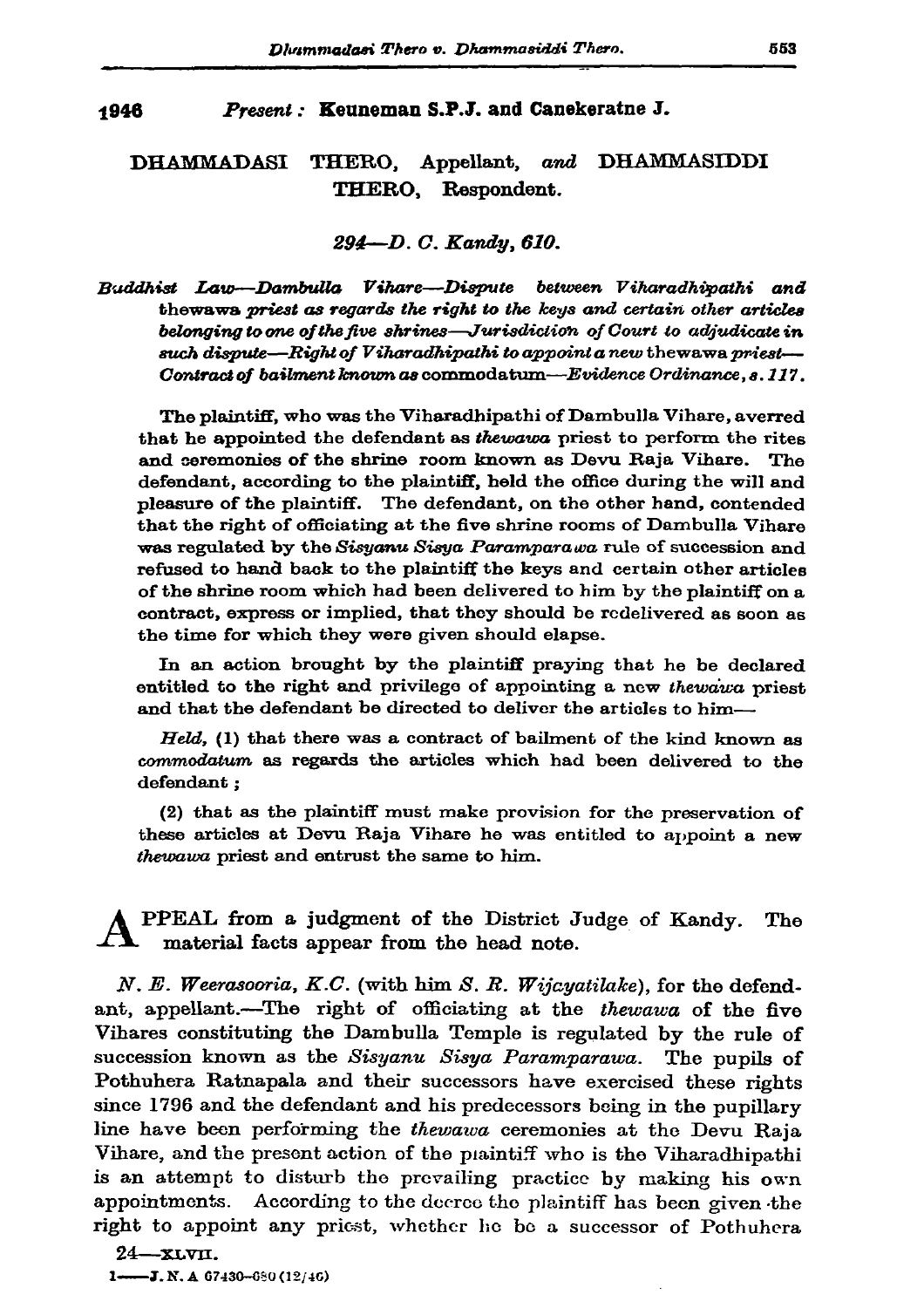The system of hereditary succession of the Kapuralas Ratnapala or not. at the Alutnuwara Dewale is analogous. See Nugawela v. Mohathala 1.

Moreover, according to the system at Dambulla Temple, if a change is effected in respect of one Vihare like changes have to be made in the other Vihares too and the posts have to be confined to the sacerdotal line of Pothuhera Ratnapala. According to the evidence it is apparent that the changes have been only among the successors of Pothuhera Ratnapala and that they have been functioning in the five vihares in rotation.

This practice should be maintained. See Kandyan Convention, Legislative Enactments, Vol. VI., section 5, Chapter 274.

The plaintiff's action is misconceived as the Civil Courts have no jurisdiction to grant the relief claimed for as the matter in dispute is purely of a religious or ecclesiastical nature and the proper body to entertain it would be the Sangha Sabha-Pitche Thamby v. Cassim Marikar<sup>2</sup>; Vasudev et al v. Vamnaji et al<sup>3</sup>. The present dispute is over the performance of certain religious rites and therefore quite outside the scope of the Civil Courts.

The plaintiff has no status to maintain this action in respect of the articles used in the performance of the thewawa as he is admittedly not the Trustee. See sections 18 and 20 of the Buddhist Temporalities Ordinance ; Dias v. Ratnapala 4.

E. A. P. Wijeyeratne (with him Walter Jayawardene), for the plaintiff, respondent.-The plaintiff as the Viharadhipathi has the right to make appointments for the performance of the *thewawa* in the five shrine rooms. In fact the defendant was appointed by the plaintiff on August 15, 1928, and on July 3, 1938. The defendant has acknowledged the plaintiff's authority to do so.

The present holders of the offices in the five shrine rooms are not the only successors of Pothuhera Ratnapala-there are several others. It is conceded that the appointment must be confined to the successors of Ratnapala but not necessarily to the present holders of these offices.

According to the evidence it is obvious that the changes were not made in rotation.

The present dispute is in regard to an office and the Civil Courts have jurisdiction to entertain this action. The case of Pitche Thamby v. Cassim Marikar can be distinguished.

The articles referred to are necessary for and appurtenant to the office. in dispute and the plaintiff having handed them over is entitled to get. them back. See Gooneraine Nayake Thero v. Punchi Banda Korala<sup>5</sup>.

N. E. Weerasooria,  $K.C.$ , in reply.—The alleged appointments in 1928 and 1938 were redundant. The right to officiate at the thewawa has been always governed by the Sisyanu Sisya rule of succession. The general right of a viharadhipathi to control the administration of a vihare should

 $1(1945)$  47 N.L.R. 47. <sup>2</sup> (1914) 18 N.L. R. 111.  $(1938)$  40 N.L. R. 41. <sup>3</sup> *I. L. R.* (1880) 5 Bombay 80.  $(1926)$  28 N.L.R. 145.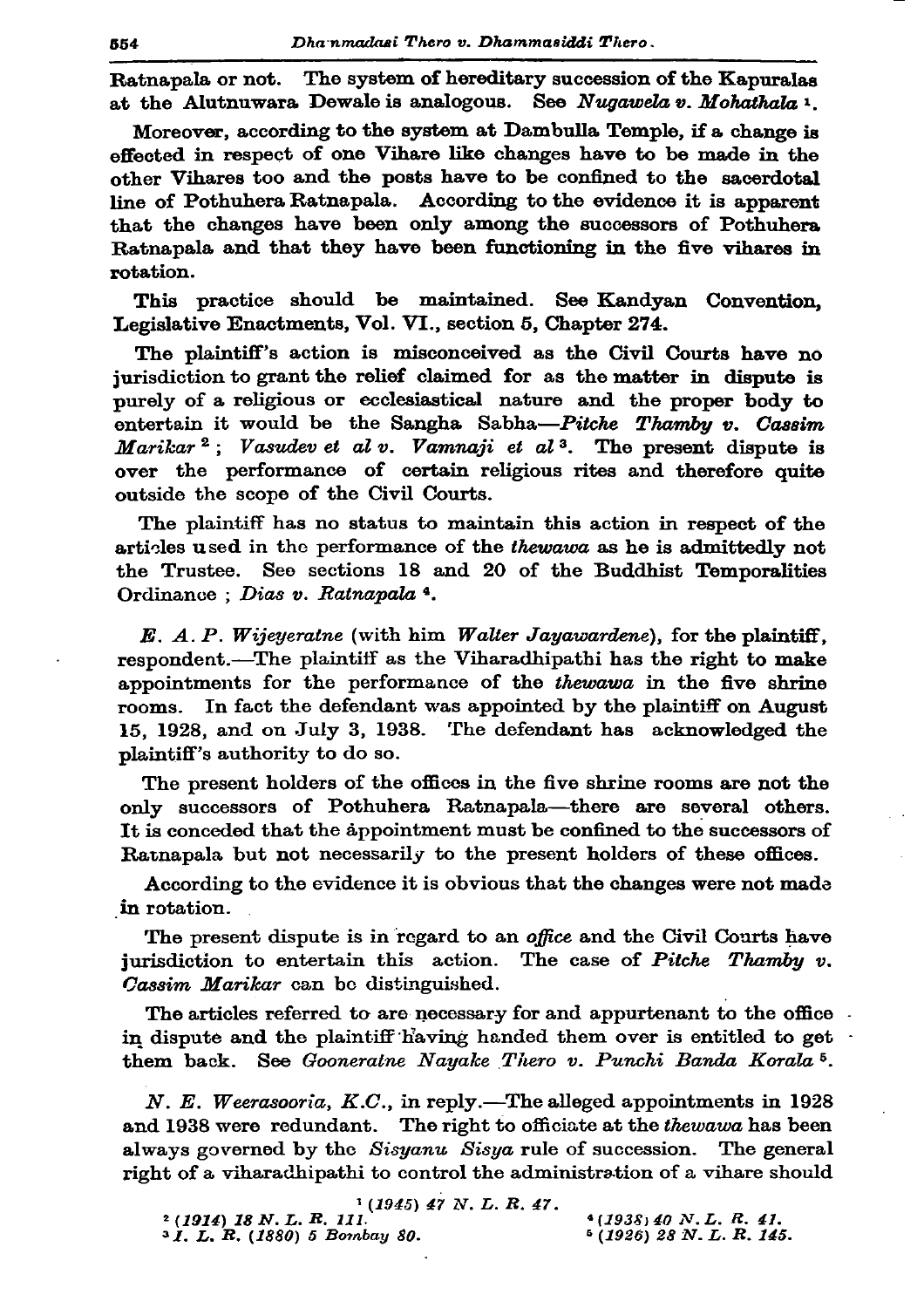not be confused with the traditional practice prevailing at the Dambulla Temple from time immemorial. The defendant's right to officiate arises from the fact that he is in the pupillary line of Pothuhera Ratnapala and any acknowledgment of the plaintiff's authority is inconsequential.

The decree as it stands is too wide even according to the position now taken by the plaintiff.

It has never been the practice to make a change in one vihare only. The evidence led indicates that the changes if at all were in rotation.

The ratio decidendi in the case of Pitche Tamby v. Cassim Murikar (supra) is really against the plaintiff.

The case of Gooneratne Nayake Thero v. Punchi Banda Korala (supra) has no application to the facts of this case.

The Dambulla Vihare is one of the oldest temples and the ancient customs and practices should not be lightly disturbed.

 $Cur.$   $adv.$   $vult.$ 

November 18, 1946. CANEKERATNE J.-

The appointment of the Viharadhipathi of Dambulla Vihare has been, since the middle of the last century, in the hands of the Chapter of Asgiriya Vihare. The present holder of the office is the plaintiff, the Annunayake Thero of Asgiri Vihare. Dambulla Vihare consists of five shrine rooms known as the Devu Raja Vihare, Maha Raja Vihare, Maha Alut Vihare, Paschima Vihare and Deweni Alut Vihare; Devu Raja Vihare appears to be the most important and in it are three devales-a Vishnu, Natha and Kataragama devales. The practice has been for the Viharadhipati who resides in Kandy to appoint a bhikku for each of these shrine rooms. His position scems to resemble that of an assistant to the Viharadhipati; he is called the thewawa Priest or thewakarna Unnanse.

The evidence shows that the bhikku appointed to officiate at a shrine room must be a sacerdotal descendant of Panawe Dipankara or of Madugalle Guneratne. This was not denied by Counsel for the respondent.

It appears that Panawo Dipankara had a pupil Nikawela Indrajoti, whose pupil was Nikawela Ananda; Nikawela Dhammadasi and Inamaluwe Sumangala were pupils of Nikawela Ananda. Muruthaoluwe Gunaratno was a pupil of the former, Inamaluwe (or Daniyagama) Ananda a pupil of the latter. The defendant is a pupil of M. Guneratne.

The plaintiff averred that he appointed the defendant on August 15, 1928, to perform the rites and ceremonies of the shrine room known as Devu Raja Vihare: the office is referred to hereafter as the office of thewawa priest. The defendant, according to the plaintiff. held the office of thewawa priest at this shrine room during the will and pleasure of the  $\mathbf{plaintiff}.$ The defendant on the other hand contended that the right of officiating at the five shrine rooms is regulated by the Sisyanu Sisya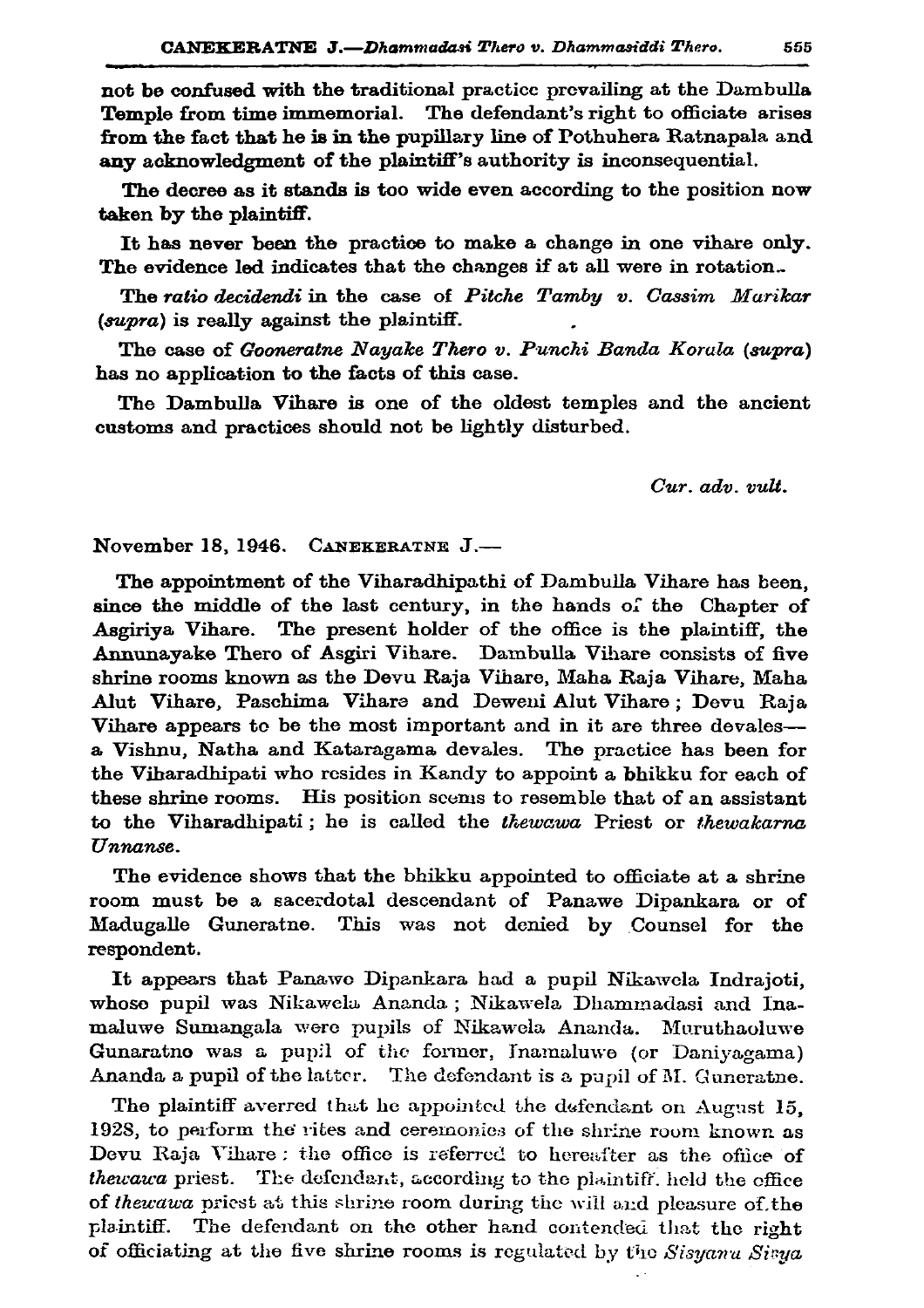paramparawa rule of succession. He claimed that the right of officiating at Devu Raja Vihare devolved on the sacerdotal line of N. Dhammadasi.  $\epsilon$ , on M. Guneratne, and then passed to the defendant. He also claimed that he had acquired a right to hold this office by prescription. There was another contention put forward by the defendant in the course of the trial that a pupillary descendant of M. Guneratne was entitled to be appointed the officiating priest at one of the five shrines at least. The learned Judge accepted the contentions advanced by the plaintiff: it is impossible to state that his conclusion is wrong.

The evidence shows that N. Dhammadasi was appointed the thewawa priest of Devu Raja Vihare about October 25, 1892, by U. (or Udugama) Buddharakkhita, the then Viharadhipati; he was reappointed to the post by Sri Sumana, the successor of U. Buddharakkhita, about May 12, 1898, and he continued in the said office till about June 13, 1901, when Inamaluwe Sumangala became the thewawa priest.

N. Dhammadasi appears to have become a layman and was appointed the trustee of Dambulla Vihare by the Committee in 1903. About May 21, 1905, Muruthaoluwe Gunaratna (the tutor of the defendant), who had been the thewava priest of Deweni Alut Vihare since May 14, 1903. succeeded I. Sumangala in the office of thewawa priest of Devu Raja Vihare: he was succeeded by Embulambe Suwarnajoti about June 15, 1913, and Inamaluwe Sumangala succeeded the latter about June 11. 1917. On the death of I. Sumangala shortly afterwards Embulambe Suwarnajoti was appointed in his place by the then Viharadhipathi (Sri Sumana). The plaintiff, who succeeded Sri Sumana, went to Dambulla Vihare on October 16, 1924, and was given charge of the Vihare and its shrines. Embulambe Suwarnajoti was reappointed the thewawa priest on this day and the plaintiff handed over the shrine room to him. Suwarnajoti continued to officiate till about August 15, 1928, when the defendant was appointed in his place by the plaintiff. The defendant came over from Maha Alut Vihare to Devu Raja Vihare: he had succeeded his tutor Muruthaoluwe Guneratna in the office of thewawa priest of Maha Alut Vihare on the death of the latter in 1921. The defendant was reappointed by the plaintiff on July 3, 1938.

The defendant accepted the keys of Devu Raja Vihare and " the effects belonging to it ", *i.e.*, the articles enumerated in a list, in August, 1928; on July 3, 1938, he handed over these articles to the plaintiff and on the same day he received them back from him. The plaintiff says that in 1938 he appointed the defendant to be the thewawa priest for a short period only—this is borne out by P 42. The plaintiff on March, 1943, requested the defendant to hand over the keys of Devu Raja Vihare and the articles to him. The defendant refused to give these up and this action was instituted. The defendant does not defend the action on behalf of any third person but on his own account.

The trial Judge gave judgment in favour of the plaintiff in terms of paragraph 1 of the prayer  $(i.e.,$  the right and privilege of appointing a bhikku); he directed the defendant to deliver the articles to the plaintiff (paragraph 3 of the prayer). These are the two main points of contest and they can be conveniently dealt with in the reverse order.